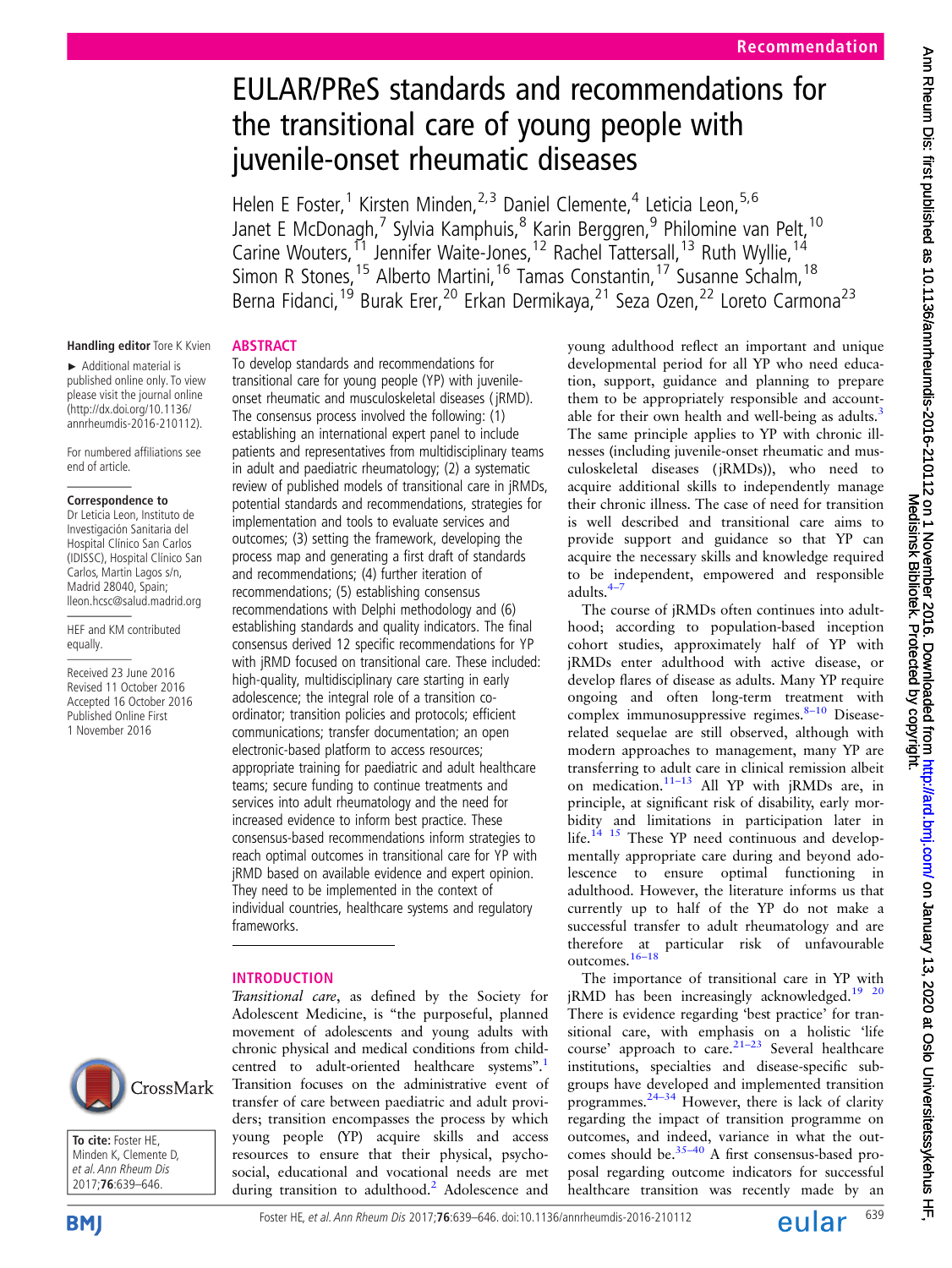#### **Recommendation**

international group of interdisciplinary healthcare professionals, patients and their families.<sup>41</sup> With rheumatology, there are significant gaps in current delivery of transition services and these include the unmet training needs for healthcare professionals in adolescent health and transitional care (resulting in lack of understanding and appreciation of the needs of YP), lack of transition readiness of YP (and/or of their parents/carers) and lack of robust quality indicators or cost-effective strategies.[2 36 42](#page-6-0)–<sup>48</sup>

Despite the limitations of the existing programmes, the gaps in knowledge and the paucity of resources, there is nonetheless commitment within the rheumatology communities (both adult and paediatric), to improve existing transitional care services. There is a strong desire for rheumatology-specific guidelines for transition $48$  and for these to be implemented across paediatric, adolescent and adult rheumatology healthcare settings.

#### Objectives, scope, users and overarching principles

The objective of the present initiative was to develop recommendations and standards for transitional care for YP with jRMDs, spanning ages from early adolescence (defined as 10–13 years), mid adolescence (14–16 years), late adolescence (17–19 years) to young adulthood (20–24 years). $49\frac{50}{1}$  These recommendations and standards are to be used to guide service development, benchmark the quality of transition services and be used by patient organisations to enhance patient expectations of care. We acknowledge that their implementation into clinical practice will be challenging and likely to be facilitated by stratification into 'essential' and 'ideal' components—essential defined as the minimum standards below which care would be deemed unacceptable and ideal being the standard that is regarded as excellent 'optimal' care.

The purpose of these recommendations and standards is to increase the profile of transition, optimise delivery of transitional care and improve patient experience within rheumatology across European countries. Specifically, the objectives are:

- ▸ to ensure youth friendly and developmentally appropriate care,
- to improve physical, psychological, social, vocational and illness-related outcomes of YP with jRMDs,
- $\triangleright$  to facilitate continuity of care within adult rheumatology,
- ▸ to promote evidence-based practice in transitional care,
- ▸ to facilitate clinical networks of healthcare professionals (paediatric and adult), who are engaged, interested and trained in the care of YP.

The scope of these recommendations and standards refers to all persons involved in the care of YP with jRMDs that continue into adulthood including, but not restricted to, those in box 1.

Although these recommendations and standards are related to the specific needs of YP with jRMDs, our expert panel endorse the American Academy of Pediatrics, the American Academy of Family Physicians and the American College of Physicians-American Society of Internal Medicine consensus statement on healthcare transitions for YP with special healthcare needs,  $51 \times 52$  position papers of the Society for Adolescent Medicine,<sup>1 [53](#page-7-0)-55</sup> the Canadian Paediatric Society,<sup>[56](#page-7-0)</sup> the Royal Australasian College of Physicians<sup>[57](#page-7-0)</sup> and the WHO definition of adolescent-friendly health services.<sup>[58 59](#page-7-0)</sup> In addition, we emphasise key components integral to these recommendations and standards, namely the importance of a YP focus, multidisciplinary approach with equity of access, quality of care and flexibility; the latter acknowledging both the heterogeneity of YP development and potential impact of chronic illness.

#### Box 1 Individuals to whom these recommendations may prove useful

#### Adult and paediatric rheumatologists Other healthcare professionals:

- ▸ nurses
- ▸ physiotherapists
- ▸ occupational therapists
- ▸ social workers
- ▸ psychologists
- youth workers
- primary care and other specialists (eq, ophthalmology, dermatology, nephrology, orthopaedics) involved in share care and clinical networks

General practitioners and healthcare professionals working in primary care

Young people with rheumatic and musculoskeletal disease (RMD) and other multisystem disease, their families and peers Professional groups or societies working with young people with RMDs

Academics involved in adolescent and young adult health research

In addition, these standards and recommendations are intended to be useful to the remit of

- ▸ educational and vocational services
- $\blacktriangleright$  employers and careers advisory services
- $\blacktriangleright$  charities and support organisations
- $\blacktriangleright$  funders of clinical services
- $\blacktriangleright$  health policy makers
- research funding bodies
- ▸ organisers of disease and/or drug registers, and cohort studies

#### **METHODS**

The consensus process underwent the following stages: (1) establishing an international expert panel to include patients and representatives from multidisciplinary teams (MDTs) in adult and paediatric rheumatology; (2) a systematic literature review; (3) setting the framework, developing the process map and generating a first draft of standards and recommendations; (4) further iteration of recommendations; (5) developing consensus recommendations with Delphi methodology and (6) establishing standards and quality indicators, as suggested by the European League Against Rheumatism (EULAR) Standard Operating Procedures.<sup>6</sup>

The project convenors (HF, KM, LC) liaised to appoint clinical fellows (DC, LL) to work on the project. They then convened an expert multidisciplinary panel from adult and paediatric rheumatology across Europe (doctors and allied health professionals with interest in transitional care) and patient representatives (YP with jRMDs invited from existing patient groups). The aim was for the panel to reflect the diversity of Europe (namely geography, healthcare systems and cultures).

A systematic literature review of existing models of transitional care in jRMD was performed, with emphasis on potential recommendations, standards, strategies for implementation and tools to evaluate services and outcomes.<sup>35</sup>

The first 'face-to-face' meeting of the expert panel discussed results of the systematic review and agreed the following:

(i) purpose of the project, timelines, roles and planned outputs;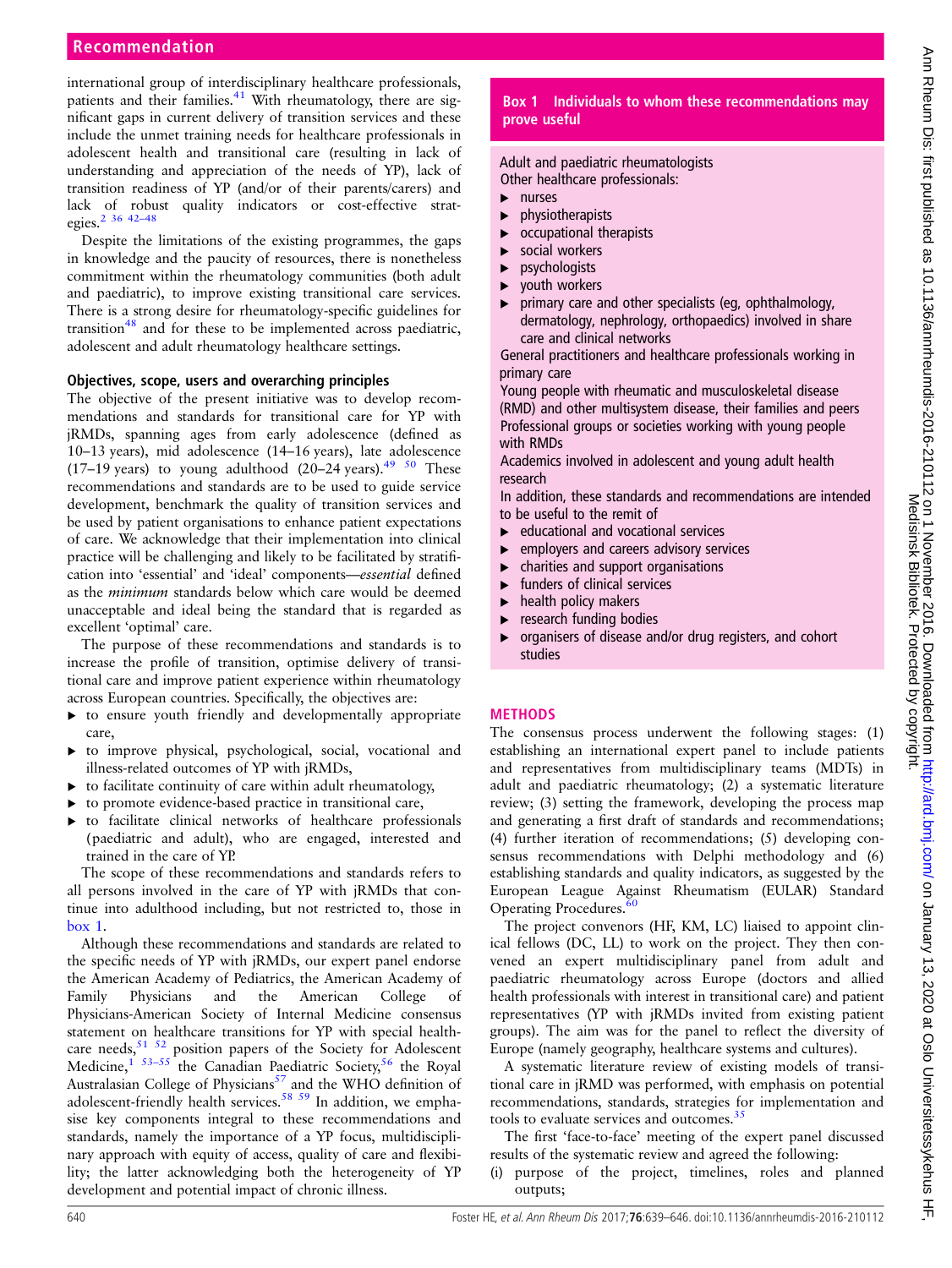Ann Pheum Dis: first published as 10.1136/annrheumdis-2016-210112 on 1 November 2016. Downloaded from nhttp://ard.bm/ on January 13, 2020 at Oslo Universitetssykehus HF,

- (ii) the 'process map' of transitional care using MindManager software;
- (iii) a draft proposal of recommendations and standards relating to different elements of the process map; the proposed list was circulated after the meeting by email to the expert group and further feedback requested.

A second 'face-to-face' meeting further refined the recommendations and standards based on feedback from the group. Appropriate quality indicators were also suggested for each recommendation and standard.

The recommendations and standards were then listed as statements. A wider audience of a total of 195 adult and paediatric rheumatology clinicians (doctors and allied health professionals) were then invited to take part in an e-survey and give opinion of their level of agreement with each statement. The e-survey was disseminated through email lists held by professional groups (such as Paediatric Rheumatology European Society (PReS), EULAR and rheumatology societies in different countries). All responses were anonymised. Participants were asked for their level of agreement with each statement (using a 10-point Likert scale, with  $0=$  no agreement through to  $10=$  total agreement) and a ranking exercise to identify 'minimal' and 'optimal' standards for each recommendation. The target number of respondents for the e-survey was 100 and the level of agreement set at 80% for acceptance (lower levels were to be then discussed by the expert panel, with further iterations of the statements proposed and then a second e-survey, if needed, to be disseminated). Once agreement was reached, the methodologist (LC), together with the clinical fellows (DC, LL), graded the level of evidence for each recommendation based on the Oxford Levels of Evidence, 2011 (available at [http://www.cebm.net/index.aspx?](http://www.cebm.net/index.aspx?o=5653) [o=5653](http://www.cebm.net/index.aspx?o=5653)) and assigned relevant quality indicators where appropriate.

#### **RESULTS**

#### The recommendations and standards

(1) YP with jRMDs should have access to high-quality, co-ordinated transitional care, delivered through partnership with healthcare professionals, YP and their families, to address their needs on an individual basis.

High-quality care means holistic care (which covers medical, psychosocial, educational and vocational aspects; see [box 2](#page-3-0)) with a multidisciplinary approach and is based upon regular assessments of the disease status in the context of developmental stage, life events and personal aspirations of YP. This care needs to be 'future-focussed', albeit not limited to young adulthood, in order to ensure optimal well-being.<sup>[19 23](#page-6-0)</sup>

Ideal: provision of a broad set of healthcare services led by providers who have specialist knowledge about jRMDs and adolescent health; essential: care providers who refer to other agencies and services who can appropriately assist with transition issues.

(2) The transition process should start as early as possible; in early adolescence or directly after the diagnosis in adolescent-onset disease.

Specifically for childhood-onset diseases, the transition process should start by early adolescence (11 years) (ideal) or 14 years at the latest (essential) in order to allow the development of the necessary self-care skills and optimise educational and vocational outcomes.<sup>[63 64](#page-7-0)</sup> For YP who are diagnosed over the age of 14 years, the transition process should start at the time of diagnosis with the skills and support for transition built-up over time. The transition process or joint care programmes should enclose early adulthood, because young adults continue to have difficulties making effective linkages with adult care. Brain development continues and risk behaviours remain and may increase in the third decade, which have to be consi-dered by proactive and preventive care.<sup>[65](#page-7-0)</sup>

| 80% for acceptance (lower levels were to be then discussed by<br>the age of 14 years, the transition process should start at the<br>the expert panel, with further iterations of the statements pro-<br>time of diagnosis with the skills and support for transition<br>posed and then a second e-survey, if needed, to be dissemi-<br>built-up over time. The transition process or joint care pro-<br>nated). Once agreement was reached, the methodologist (LC),<br>grammes should enclose early adulthood, because young adults<br>together with the clinical fellows (DC, LL), graded the level of<br>continue to have difficulties making effective linkages with adult<br>evidence for each recommendation based on the Oxford Levels<br>care. Brain development continues and risk behaviours remain<br>of Evidence, 2011 (available at http://www.cebm.net/index.aspx?<br>and may increase in the third decade, which have to be consi-<br>dered by proactive and preventive care. <sup>65</sup><br>o=5653) and assigned relevant quality indicators where<br>(3) There must be 'direct' communication between the key<br>appropriate.<br>participants (and as a minimum, to include the YP, parent/carer<br>and a member of each of the paediatric and adult rheumatolo-<br>gist teams) during the process of transition. Before and after the<br><b>RESULTS</b><br>The recommendations and standards<br>actual transfer, there should be 'direct' contacts between paedi-<br>The recommendations and standards, reported as 'minimal/<br>atric and adult rheumatologist teams.<br>essential' and 'ideal/optimal' levels of care and quality indicators<br>A network of adult rheumatologists interested, engaged with<br>are listed below; they are also presented in table format with the<br>and trained in adolescent rheumatology, must be identified and<br>level of evidence and agreement reached (table 1).<br>known to the paediatric rheumatology team. The network |  |     |    |     |
|------------------------------------------------------------------------------------------------------------------------------------------------------------------------------------------------------------------------------------------------------------------------------------------------------------------------------------------------------------------------------------------------------------------------------------------------------------------------------------------------------------------------------------------------------------------------------------------------------------------------------------------------------------------------------------------------------------------------------------------------------------------------------------------------------------------------------------------------------------------------------------------------------------------------------------------------------------------------------------------------------------------------------------------------------------------------------------------------------------------------------------------------------------------------------------------------------------------------------------------------------------------------------------------------------------------------------------------------------------------------------------------------------------------------------------------------------------------------------------------------------------------------------------------------------------------------------------------------------------------------------------------------------------------------------------------------------------------------------------------------------------------------------------------------------------------------------------------------------------------------------------------------------------------------------------------------------------------------------------------|--|-----|----|-----|
| Recommendations, standards and proposed quality indicators on transitional care for young persons with RMD<br>Table 1                                                                                                                                                                                                                                                                                                                                                                                                                                                                                                                                                                                                                                                                                                                                                                                                                                                                                                                                                                                                                                                                                                                                                                                                                                                                                                                                                                                                                                                                                                                                                                                                                                                                                                                                                                                                                                                                    |  |     |    |     |
| <b>Recommendations</b>                                                                                                                                                                                                                                                                                                                                                                                                                                                                                                                                                                                                                                                                                                                                                                                                                                                                                                                                                                                                                                                                                                                                                                                                                                                                                                                                                                                                                                                                                                                                                                                                                                                                                                                                                                                                                                                                                                                                                                   |  | LOE | GR | МA  |
| 1. YP with RMD should have access to high-quality, co-ordinated transitional care, delivered through partnership with healthcare professionals, YP and their<br>families, to address needs on an individual basis                                                                                                                                                                                                                                                                                                                                                                                                                                                                                                                                                                                                                                                                                                                                                                                                                                                                                                                                                                                                                                                                                                                                                                                                                                                                                                                                                                                                                                                                                                                                                                                                                                                                                                                                                                        |  | 5   | D  | 9.6 |
| 2. The transition process should start as early as possible; in early adolescence or directly after the diagnosis in adolescent-onset disease                                                                                                                                                                                                                                                                                                                                                                                                                                                                                                                                                                                                                                                                                                                                                                                                                                                                                                                                                                                                                                                                                                                                                                                                                                                                                                                                                                                                                                                                                                                                                                                                                                                                                                                                                                                                                                            |  |     | B  | 8.3 |
| 3. There must be 'direct' communication between the key participants (and as a minimum, to include the YP, parent/carer, and a member each of the<br>paediatric and adult rheumatologist teams) during the process of transition. Before and after the actual transfer, there should be 'direct' contacts<br>between paediatric and adult rheumatologist teams                                                                                                                                                                                                                                                                                                                                                                                                                                                                                                                                                                                                                                                                                                                                                                                                                                                                                                                                                                                                                                                                                                                                                                                                                                                                                                                                                                                                                                                                                                                                                                                                                           |  | 5   | D  | 9.3 |
| 4. Individual transition processes and progress should be carefully documented in the medical records and planned with YP and their families                                                                                                                                                                                                                                                                                                                                                                                                                                                                                                                                                                                                                                                                                                                                                                                                                                                                                                                                                                                                                                                                                                                                                                                                                                                                                                                                                                                                                                                                                                                                                                                                                                                                                                                                                                                                                                             |  |     | D  | 9.2 |
| 5. Every rheumatology service and clinical network-paediatric and adult-must have a written, agreed and regularly updated transition policy                                                                                                                                                                                                                                                                                                                                                                                                                                                                                                                                                                                                                                                                                                                                                                                                                                                                                                                                                                                                                                                                                                                                                                                                                                                                                                                                                                                                                                                                                                                                                                                                                                                                                                                                                                                                                                              |  |     | D  | 8.9 |
| 6. There should be clear written description of the MDT involved in transitional care, locally and in the clinical network. The MDT should include a<br>designated transition co-ordinator                                                                                                                                                                                                                                                                                                                                                                                                                                                                                                                                                                                                                                                                                                                                                                                                                                                                                                                                                                                                                                                                                                                                                                                                                                                                                                                                                                                                                                                                                                                                                                                                                                                                                                                                                                                               |  | 5   | D  | 8.7 |
| 7. Transition services must be YP focused, be developmentally appropriate and address the complexity of YP development                                                                                                                                                                                                                                                                                                                                                                                                                                                                                                                                                                                                                                                                                                                                                                                                                                                                                                                                                                                                                                                                                                                                                                                                                                                                                                                                                                                                                                                                                                                                                                                                                                                                                                                                                                                                                                                                   |  | 5   | D  | 9.4 |
| 8. There must be a transfer document                                                                                                                                                                                                                                                                                                                                                                                                                                                                                                                                                                                                                                                                                                                                                                                                                                                                                                                                                                                                                                                                                                                                                                                                                                                                                                                                                                                                                                                                                                                                                                                                                                                                                                                                                                                                                                                                                                                                                     |  | 5   | D  | 9.4 |
| 9. Healthcare teams involved in transition and adolescent-young adult care must have appropriate training in generic adolescent care and childhood-onset<br><b>RMD</b>                                                                                                                                                                                                                                                                                                                                                                                                                                                                                                                                                                                                                                                                                                                                                                                                                                                                                                                                                                                                                                                                                                                                                                                                                                                                                                                                                                                                                                                                                                                                                                                                                                                                                                                                                                                                                   |  | 5   | D  | 9.5 |
| 10. There must be secure funding for dedicated resources to provide uninterrupted clinical care and transition services for YP entering adult care                                                                                                                                                                                                                                                                                                                                                                                                                                                                                                                                                                                                                                                                                                                                                                                                                                                                                                                                                                                                                                                                                                                                                                                                                                                                                                                                                                                                                                                                                                                                                                                                                                                                                                                                                                                                                                       |  | 5   | D  | 9.4 |
| 11. There must be a freely accessible electronic-based platform to host the recommendations, standards and resources for transitional care                                                                                                                                                                                                                                                                                                                                                                                                                                                                                                                                                                                                                                                                                                                                                                                                                                                                                                                                                                                                                                                                                                                                                                                                                                                                                                                                                                                                                                                                                                                                                                                                                                                                                                                                                                                                                                               |  | 5   | D  | 9.4 |
| 12. Increased evidence-based knowledge and practice is needed to improve outcomes for YP with childhood-onset RMD                                                                                                                                                                                                                                                                                                                                                                                                                                                                                                                                                                                                                                                                                                                                                                                                                                                                                                                                                                                                                                                                                                                                                                                                                                                                                                                                                                                                                                                                                                                                                                                                                                                                                                                                                                                                                                                                        |  | 5   | D  | 8.5 |
| GR, grade of recommendation; LOE, level of evidence; MA, mean agreement (0-10); MDT, multidisciplinary team; YP, young people.                                                                                                                                                                                                                                                                                                                                                                                                                                                                                                                                                                                                                                                                                                                                                                                                                                                                                                                                                                                                                                                                                                                                                                                                                                                                                                                                                                                                                                                                                                                                                                                                                                                                                                                                                                                                                                                           |  |     |    |     |
| Foster HE, <i>et al. Ann Rheum Dis</i> 2017; <b>76</b> :639–646. doi:10.1136/annrheumdis-2016-210112                                                                                                                                                                                                                                                                                                                                                                                                                                                                                                                                                                                                                                                                                                                                                                                                                                                                                                                                                                                                                                                                                                                                                                                                                                                                                                                                                                                                                                                                                                                                                                                                                                                                                                                                                                                                                                                                                     |  |     |    | 641 |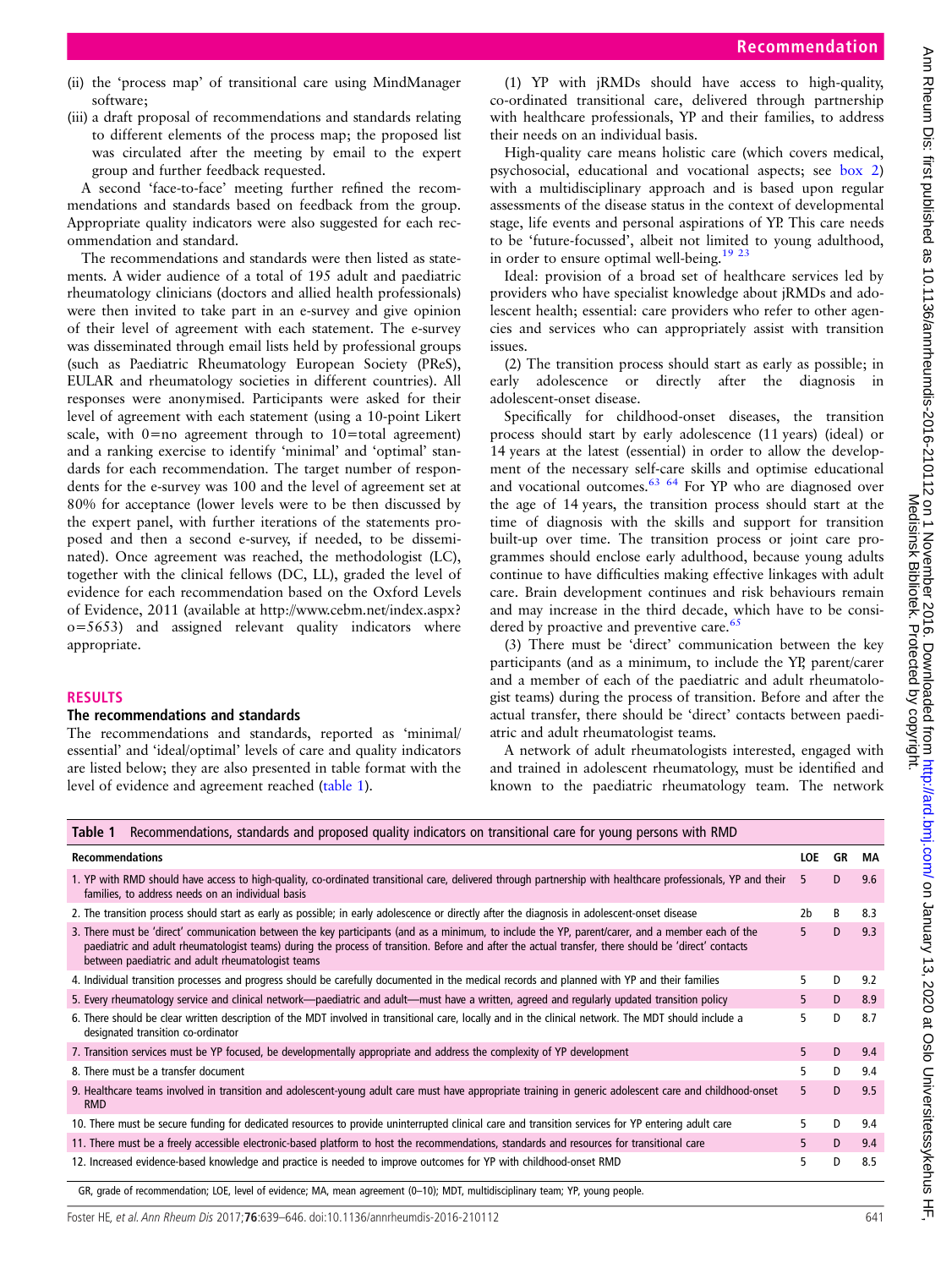#### <span id="page-3-0"></span>Box 2 Aspects considered as part of holistic care

Medical aspects:

- $\rightarrow$  identification of medical needs, addressing any issues
- ▸ ensuring continuity of provision of high-quality care
- ▸ providing generic and disease-specific information
- $\blacktriangleright$  health promotion, anticipatory quidance
- health behaviour (eg, health literacy, experimentation and risk behaviour), negotiating most appropriate ways to ensure adherence to treatment
- ▸ knowledge and skills in areas listed above

Psychosocial aspects:

- $\blacktriangleright$  identifying individual needs, risk and protective factors (eg, Home, Education, Activities, Drugs, Sex, Suicide  $(HEADSS))^{61}$  62
- ▶ providing support or referring young people to specific agencies
- $\triangleright$  ensuring a social life that is equivalent to those of peers
- $\blacktriangleright$  ensuring support to cope with disease/treatment
- ▸ providing advice and/or additional sources of support
- ▸ promoting skills in assertiveness, resilience, self-care, self-determination and self-advocacy

Educational and vocational aspects:

- ▸ addressing future career prospects
- developing skills in disclosure
- support in preparing for work readiness
- $\blacktriangleright$  informing about where to get information (recommend: career advisors, appropriate agencies, charity websites)
- ▸ addressing work experience and encouraging young people to gain relevant experience
- ▸ offer appropriate information, support and advice (support groups, volunteer services)
- liaisons with educational institutions
- informing about rights and obligations, benefits and opportunities to adapt working (place, time)

should work within agreed pathways to facilitate transition and expedite early, active planning of transition. Ideally, there should be a combined meeting between the young person and his or her family, the paediatric and adult healthcare pro-vider.<sup>66–[68](#page-7-0)</sup> As a minimum, there should be at least two 'direct' contacts by telephone or email between the paediatric and adult rheumatology team (and documented in a written communication); one before and one after the transfer. Copies of written communications are to be made available to YP and families. Online [supplementary table](http://dx.doi.org/10.1136/annrheumdis-2016-210112) contains suggested guidelines regarding the content and format of communications at different stages of transitional care.

(4) Individual transition processes and progress should be carefully documented in the medical records and planned with YP and their families.

Documentation should support the YP engagement and selfmanagement skills, resilience and readiness for transfer.  $69-73$  $69-73$ This documentation should be tailored to local services, shared with the YP and contribute to the medical summary. The inclusion of sensitive or confidential information (eg, abortion, mental health problems) should be discussed with the YP. Ideally, there is a specific written individual transition plan,  $^{26}$  $^{26}$  $^{26}$  which can be derived from a transition plan or passport example, such as [http://](http://www.uhs.nhs.uk/Media/Controlleddocuments/Patientinformation/Childhealth/ReadySteadyGo/Ready-Steady-Go-Transition-plan.pdf) [www.uhs.nhs.uk/Media/Controlleddocuments/Patientinformation/](http://www.uhs.nhs.uk/Media/Controlleddocuments/Patientinformation/Childhealth/ReadySteadyGo/Ready-Steady-Go-Transition-plan.pdf) [Childhealth/ReadySteadyGo/Ready-Steady-Go-Transition-plan.](http://www.uhs.nhs.uk/Media/Controlleddocuments/Patientinformation/Childhealth/ReadySteadyGo/Ready-Steady-Go-Transition-plan.pdf) [pdf](http://www.uhs.nhs.uk/Media/Controlleddocuments/Patientinformation/Childhealth/ReadySteadyGo/Ready-Steady-Go-Transition-plan.pdf). $^{21}$  As a minimum, the existence of a transitional care process

has to be documented in the medical records. Additional resources are listed in [Supplementary material](http://dx.doi.org/10.1136/annrheumdis-2016-210112).

(5) Every rheumatology service and clinical network—paediatric and adult—must have a written, agreed and regularly updated transition policy.

Policies and protocols should be agreed with all major stakeholders, including YP, families and all healthcare professionals and as equal partners;<sup>[27 33 35](#page-6-0)</sup> it is important to stress the need to include all specialists (and not just in rheumatology) and primary care physician(s) who are involved in the clinical care of  $YP$  with j $RMD<sup>28</sup>$  $RMD<sup>28</sup>$  $RMD<sup>28</sup>$  Hospital or institutional managers will have to agree to these policies to facilitate appropriate resources to support their implementation within the clinical departments. As a minimum, there must be a transition policy and the documents should be updated at least every 5 years. It is acknowledged that there is need for flexibility of the arrangements in transition policy and care pathways at a network level.

(6) There should be clear written description of the MDT involved in transitional care, locally and in the clinical network. The MDT should include a designated transition co-ordinator.

The team for transitional care should reflect the multidisciplinary approach, that is, doctors and other health professionals, such as nurses, physical therapists, psychologists, occupational therapists and youth or social workers.<sup>[28](#page-6-0) [74 75](#page-7-0)</sup> It is recognised that certain roles within transition are likely to be addressed by different members of the MDT.<sup>[76](#page-7-0)</sup> In addition, it is acknowledged that the composition of MDTs is variable and that some members may have more than one role. Ideally, there is personal continuity in the health professionals within the MDT providing care.<sup>[43](#page-6-0)</sup> This provision of roles and services may be shared with other specialist services and not devoted solely to jRMDs. There should be a nominated and identified member of the MDT, who is responsible as transition co-ordinator (essential). This person can be a nurse or other health professional and should liaise between adult and paediatric teams to ensure the co-ordination of care, facilitation of communication and implementation of the transitional care plan including transfer. $35$ 

(7) Transition services must be YP focused, be developmentally appropriate and address the complexity of YP development.

Components of YP focused care need to include accessibility to specialised healthcare, staff attitudes, communication, medical competency, guideline-driven care, age appropriate environments and youth involvement in healthcare.<sup>[77](#page-7-0)</sup> Ideally, there should be a care facility that is truly adolescent-friendly staffed by professionals with expertise in adolescent care. The care should be organised to minimise the frequency of appointments and interruption to the daily life of YP. The aim of the consultations with the MDT is to enable YP to take lead role instead of the parent/carer(s), while also supporting the parent/ carer(s) in their changing roles. $437879$  $437879$ 

YP with jRMDs should have access to peer discussion and support through advisory group(s) and charity networks. Signposting to such groups and networks is the responsibility of the clinic where the YP attends. As a minimum, transitional care services should be led by staff with expertise and training in adolescent and young adult healthcare.

(8) There must be a transfer document.

The format and content of transfer documents should be agreed by paediatric and adult teams and with patient input where possible. The transfer document should include, as a minimum, a medical summary with the diagnosis, any comorbidities, vaccinations, any complications of disease or treatments, the professionals involved in care, current and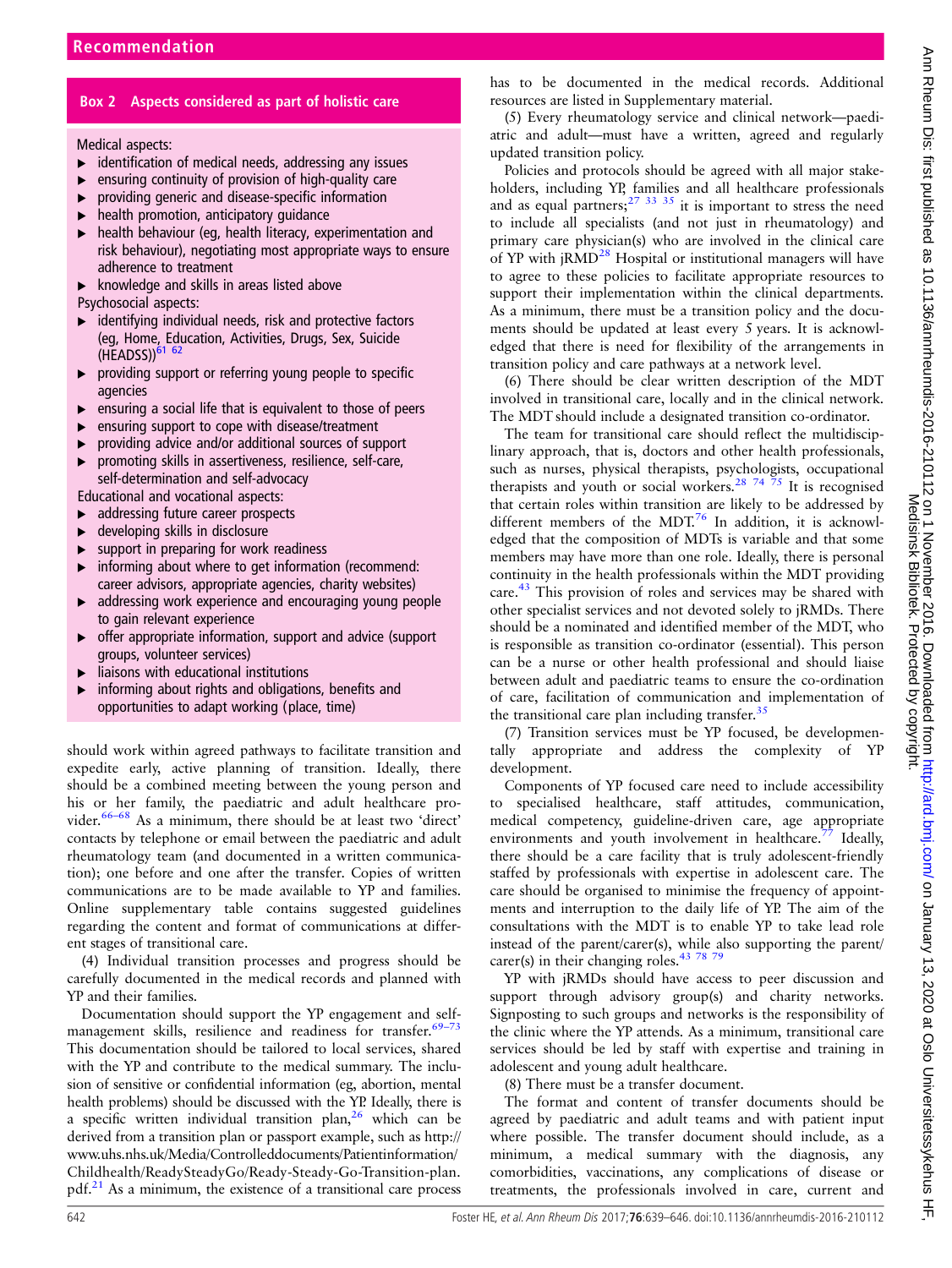previous treatments (with reasons for changing treatments and any adverse events). Ideally, it should also include: (i) psychosocial aspects and educational/vocational status at the time of transfer and (ii) a report on self-management skills, to include readiness for transfer and procedural pain management strategies (eg, for joint injections with or without general anaesthesia). [80](#page-7-0)

This transfer document may also include contributions from members of the MDT as appropriate and if relevant. Any confidential information or sensitive information to be included in the transfer document should be discussed with the YP; if needed, this should be included in a separate letter to the adult rheumatologist and be written ahead of the first consultation with adult rheumatology. Copies of the transfer document should be available to YP themselves in an easy read format if appropriate, and to all healthcare providers, including primary care, involved in the young person's care. $8$ 

(9) Healthcare teams involved in transition and adolescent-young adult care must have appropriate training in generic adolescent health and childhood-onset RMD.

All members of the clinical MDT (from adult and paediatric rheumatology) engaged in transition are to have training on adolescent health and the process of transition. $4648$  As a minimum, the key training components to be covered are: (1) jRMDs (presentation in childhood, knowledge and approaches to management), (2) adolescence health and the impact on jRMDs, (3) skills and knowledge to address emotional, mental health and social issues, (4) promotion of healthy lifestyle and generic health issues, (5) promotion of self-management and shared decision making, (6) communication skills with YP and their parent/carer(s).

These skills and knowledge can be acquired through different ways of learning (eg, to include clinical experience, e-learning and practical workshops) and should be a component of continuous professional development. There are many courses and e-learning opportunities available, such as the EULAR/PReS On-line Course in Paediatric Rheumatology [\(http://www.eular.](http://www.eular.org/edu_online_course_paediatric.cfm) [org/edu\\_online\\_course\\_paediatric.cfm](http://www.eular.org/edu_online_course_paediatric.cfm)), the European Training in Effective Adolescent Care and Health ([http://www.unil.ch/](http://www.unil.ch/euteach/en/home.html) [euteach/en/home.html](http://www.unil.ch/euteach/en/home.html)) or the UK Adolescent Health Project ([http://www.e-lfh.org.uk\)](http://www.e-lfh.org.uk). Reciprocal periods of training for members of the adult and paediatric rheumatology teams are advocated (ideal).

(10) There must be secure funding for dedicated resources to provide uninterrupted clinical care and transition services for YP entering adult care.

The following are regarded as essential for transitional care programmes:

- (i) The funding and supporting resources for care should be dependent on clinical need and should not be interrupted on sole grounds on the age of the patient. Conversely, the presence or absence of resources should not define the timing of transfer.
- (ii) Funding of (biological and other) therapies should continue if clinically indicated irrespective of patient age and transfer to adult care.
- (iii) Funding of the paediatric and adult MDTs involved in the transitional care is needed.
- (iv) The transition co-ordinator role and administration support for clinical networks must be funded.
- (v) The training for the MDT along with continuous professional development support must be funded.
- (vi) The importance of adequate administrative support is likely to be a determinant of successful transfer. $45 \frac{48}{181}$

(11) There must be a freely accessible electronic-based platform to host the recommendations, standards and resources for transitional care.

An open resource e-platform (essential), such as the EULAR/ PReS website, to host resources to support the transition process, staff training and patient resources, would facilitate setting up of new and further development of existing transition services. All stakeholders must have access to these resources, including YP with jRMDs, their families and healthcare professionals in hospital, primary and community care involved. The resources must be endorsed (essential) by professional bodies such as EULAR/PReS, consumer groups and charities in the respective countries.

(12) Increased evidence-based knowledge and practice is needed to improve outcomes for YP with childhood-onset RMD.

The expert group recognised the need for a greater evidence base to inform best practice, the best metrics for measuring 'success' and 'outcome' of transitional care programmes and the impact of such programmes on YP with  $|RMDs<sup>7</sup> <sup>37</sup> <sup>38</sup>$  The agenda for research needs to include:

- (i) the transition programme evaluation as a complex intervention,<sup>7</sup>
- (ii) the effectiveness of the transition process  $35$  and how this can be measured,
- (iii) the timeliness of interventions and validation of readiness tools,  $69 - 7382$  $69 - 7382$
- (iv) the outcome measures of transition,  $37-39$  41 [83](#page-7-0)
- (v) predictors for transition outcomes,
- (vi) cohort studies and registries from paediatric rheumatology to extend into adult life,
- (vii) an agreed 'core transition dataset' for routine practice in paediatric and adult rheumatology centres to inform and foster future research initiatives, facilitate a standardised approach in transitional care and enable comparative assessment of care across Europe.

#### Standards and quality indicators

The expert group concluded that there is a limited evidence base for outcomes of transition and for YP rheumatology services.<sup>35</sup> The expert group proposed, before the publication of the previous studies, key quality indicators to measure service delivery and to inform the research agenda. Online [supplementary table](http://dx.doi.org/10.1136/annrheumdis-2016-210112) shows a list of standards and the agreed quality indicators.

In 2015, Suris and Akre $80$  co-ordinated an international consensus on key elements and one indicator of a good transition. In most instances, such consensus underscored items related to co-ordination and communication as basis for good partnership between paediatric and adult providers. Another initiative, developed during our project, obtained a clinical practicebenchmark tool for transition to adult care in the UK through a process of mapping.[84](#page-7-0) There is no single outcome of 'successful' transition and potential indicators need to include clinical parameters (disease activity and status), patient (and family) experience (of care), psychosocial, educational and vocational status, quality of life measures, participation in adult life, engagement and attendance in adult healthcare, adherence to treatment and achievement of young adult developmental tasks. A recent taskforce identified, by Delphi methodology, outcomes of importance. $41$  These included individual outcomes (quality of life, understanding the characteristics of conditions and complications, knowledge of medication, self-management, adherence to medication and understanding health insurance), health services outcomes (attending medical appointments, having a processmeasures (a.i.e. where the design persons near  $\sim$  1). These mass in a red y series correspondent of the series of the control of the series of the series of the series of the series of the series of the series o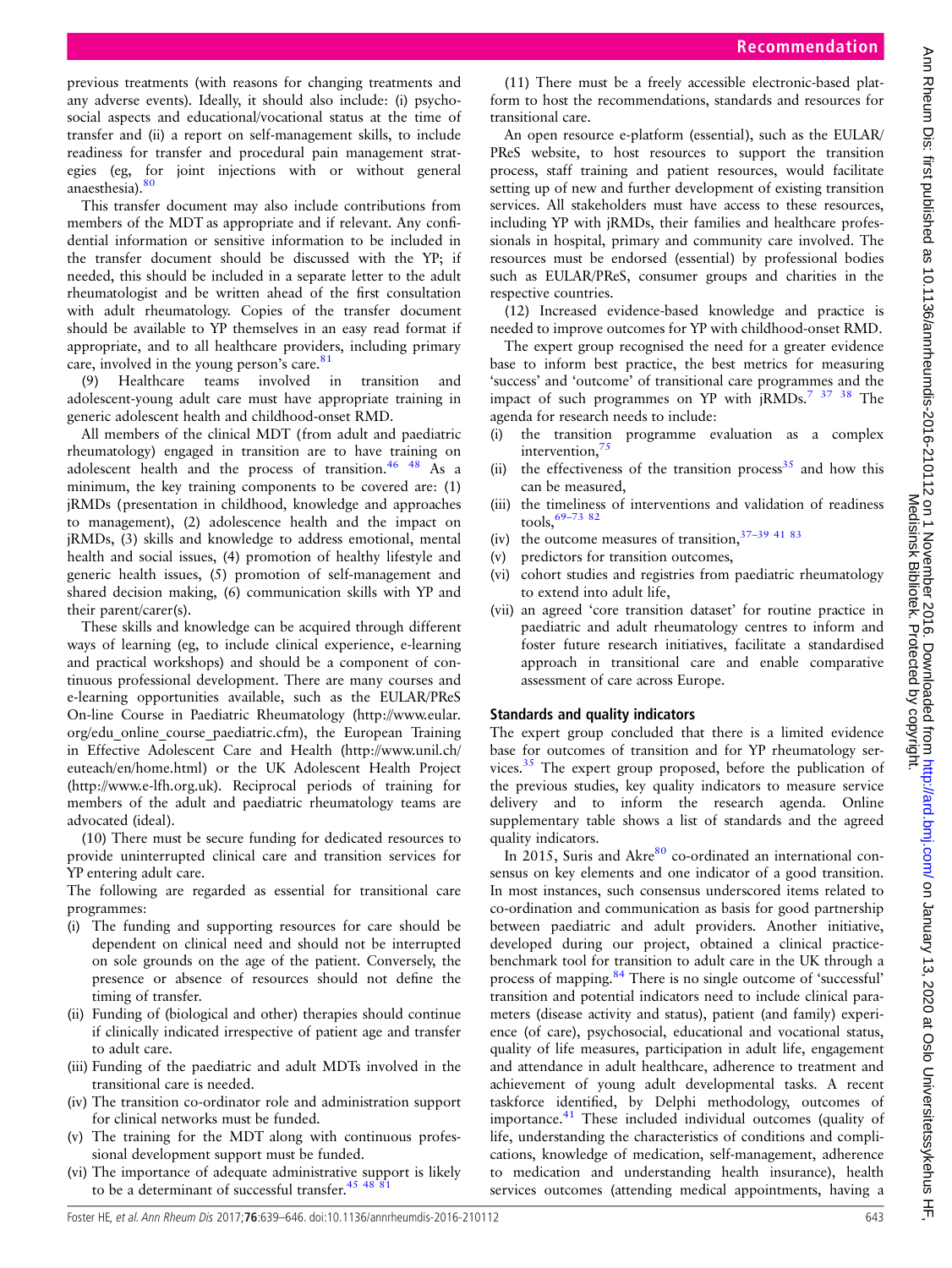medical home and avoidance of unnecessary hospitalisation) and a social outcome (having a social network). Measures need to be valid, reproducible and relevant.

#### **DISCUSSION**

This PReS/EULAR taskforce has developed the first international set of recommendations and standards for transitional care of YP with jRMDs; the aim being to facilitate high-quality models of care for new and existing services, inform strategies for evaluation and define a research agenda. These were produced before the emergence of the 2016 National Institute for Health and Care Excellence (NICE) guidance on Transition in the UK ([http://www.nice.org.uk/guidance/ng43\)](http://www.nice.org.uk/guidance/ng43) but reassuringly, are consistent NICE recommendations. Our methodology permitted critical appraisal of published models of care and incorporated opinion from a diverse expert specialists group including  $YP<sup>35</sup>$  $YP<sup>35</sup>$  $YP<sup>35</sup>$ Our recommendations and standards set out the 'essential/ minimal' and 'ideal/optimal' components of transitional care and we anticipate that such stratification will be helpful to benchmark services and facilitate implementation and evaluation.

The recommendations focus on transitional rheumatology care, however, they comprise components of high-quality transitional care derived from policy documents, guidelines relating to transitional care and the adolescent health literature. This underlines that, overall, most key elements of transitional care are generic. That is also reflected in the key elements for successful transition, which were published by Suris and Akre<sup>80</sup> after the recommendations given here were agreed on. Six elements were regarded as being essential by more than 70% of an international panel, of which two relate to establishing a good partnership between paediatric and adult professionals and the shared responsibility of transitional care. All six essential elements are included in the recommendations given here, which highlight the need for teams to work effectively together and engagement of different care providers within clinical networks. Addressing the challenges of 'joined up' working across paediatric and adult rheumatology and within clinical networks has also been highlighted by others. $85$  Our recommendations, in agreement with other recent taskforces, $8084$  emphasise the importance of identifying key individuals, the integral role of YP and families, written communication, agreed policy, training and clarity of roles within teams. Therewith, they focus on process areas that are most in need of improvement according to care providers and consumers, such as co-ordination, guide-lines, protocols and communication.<sup>[66](#page-7-0)</sup> It is apparent that a transitional care pathway for YP with jRMDs can be implemented with a motivated healthcare team, the reorganisation of their existing work practice and available resources.<sup>29</sup><sup>31</sup> The transitional care MDT also needs specific training in adolescent medicine and adequate capacity to enable the transition care co-ordinator role to function.<sup>[46 48](#page-6-0)</sup> Transition is resource consuming. The expert panel stresses the fact that without sufficient funding or reimbursement of the specific interventions, transitional care services cannot become a normal part of healthcare for YP. Funding is needed for specific service provision and to ensure continuity of clinical care and access to medicines after transfer to adult care based on clinical need rather than age of the patient of the provider. There are promising examples in the UK or Germany, where the provision of transitional care services as part of clinical practice has been funded by the government or statutory health insurance companies within defined programmes.<sup>[32](#page-6-0)</sup> The funding for continuity of clinical care and access to medicines after transfer to adult care has to be

Quality indicators and outcomes of transitional care are proposed. These transitional care outcomes are similar to most of 10 prioritised outcomes identified by a task force from the Health Care Transition Research Consortium<sup>[41](#page-6-0)</sup> and may allow researchers to conduct focused evaluations of current processes and more detailed evaluations of interventions.

We acknowledge differences between countries in how transition may be organised within different healthcare systems.<sup>66 86-88</sup> Our recommendations are intended to be useful, widely applicable and promote transitional care. Although transitional care has received much attention in the child health community, little government attention has been paid to this complex health system issue. An analysis of policy profiles of paediatric-to-adult care transitions in six European countries revealed that four had currently no transition policies or strategies.<sup>[88](#page-7-0)</sup> The overarching principles seek to promote transferability to different contexts, be compliant with national regulatory guidance and facilitate local teams to work together with responsibility and accountability for services to be suitable for local needs. Our approach is similar to that proposed by others; the Spanish consensus for transition management in patients with  $jRMDs<sup>89</sup>$  $jRMDs<sup>89</sup>$  $jRMDs<sup>89</sup>$  reported a framework with similar recommendations albeit with more practical details suited to the Spanish healthcare system.

Transition is a time-variable process that prepares YP with jRMDs to take responsibilities for their lives and also their health issues. This process is critical in order to facilitate the actual transfer to adult care. Transition is therefore a complex process with many variables involved and the panel required considerable dialogue and indeed compromise to agree the aims, framework and process map to address such complexity. However, as the project evolved and moved forward, harmonisation became apparent and ultimately one round of Delphi was adequate to achieve high agreement.

It is clear that there are many unanswered questions in transitional care. Our recommendations highlight the need for improved evidence base to inform models of care, identify relevant outcome measures and the cost-effectiveness of transitional care programmes as a complex intervention. Much work is yet to be done, but it is important to identify and ultimately deliver 'best' care for YP with jRMDs and their families, to facilitate optimal physical, psychosocial and quality of life outcomes within adulthood.

#### Author affiliations <sup>1</sup>

<sup>&</sup>lt;sup>1</sup>Newcastle University, Institute of Cellular Medicine (Rheumatology), Newcastle, UK <sup>2</sup>Children's University hospital Charité, Campus Virchow, SPZ, Berlin, Germany<br><sup>3</sup>Enidomialsoy Unit, German Phoumatism Besearch Contre, Berlin, Germany <sup>3</sup>Epidemiology Unit, German Rheumatism Research Centre, Berlin, Germany

<sup>&</sup>lt;sup>4</sup>Paediatric Rheumatology Unit, Hospital Infantil Universitario "Niño Jesús", Madrid, Spain

<sup>&</sup>lt;sup>5</sup>Hospital Cínico San Carlos, Instituto de Investigación Sanitaria del Hospital Clínico San Carlos (IDISSC), Madrid, Madrid, Spain

<sup>&</sup>lt;sup>6</sup>Health Sciences, Universidad Camilo José Cela, Madrid, Madrid, Spain <sup>7</sup>University of Manchester, Centre for Musculoskeletal Research, Manchester,

Manchester, UK <sup>8</sup> Immunology and Infectiology, Erasmus MC—Sophia, Rotterdam, The Netherlands

<sup>&</sup>lt;sup>9</sup>Karolinska Universitetssjukhuset, Stockholm, Sweden <sup>10</sup>Department of Paediatrics/Paediatric Rheumatology, Erasmus MC Sophia Children's

Hospital Rotterdam, Rotterdam, The Netherlands

<sup>&</sup>lt;sup>11</sup>Pediatric Immunology, University Hospital Gasthuisberg, Leuven, Belgium<br><sup>12</sup>University of Leeds, School of Healthcare, Leeds, UK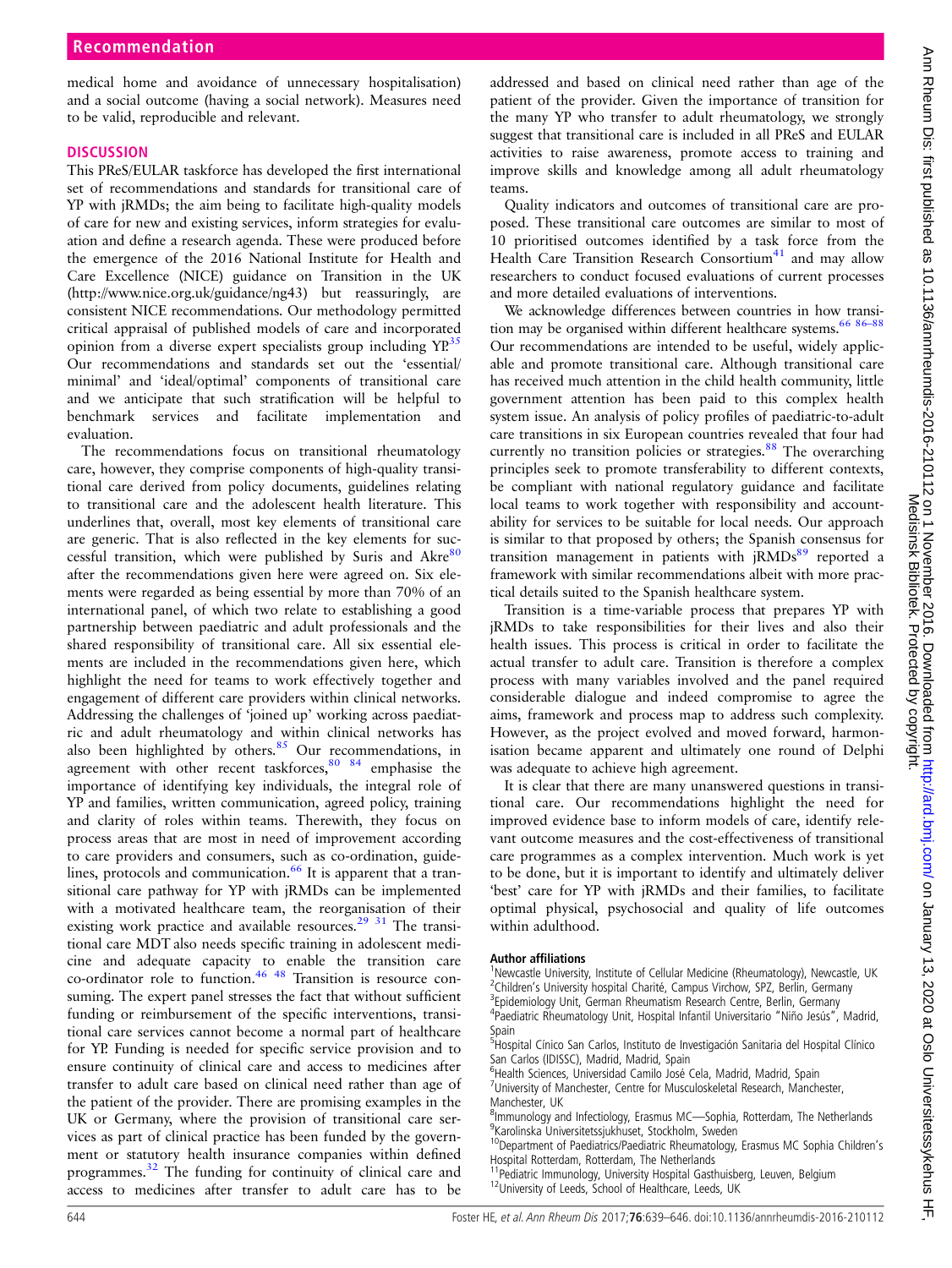<span id="page-6-0"></span><sup>13</sup>University of Sheffield, School of Health and Related Research, Sheffield, Sheffield,

UK 14Paediatric Rheumatology, Newcastle upon Tyne Hospitals NHS Foundation Trust, Newcastle upon Tyne, Newcastle upon Tyne, UK<br><sup>15</sup>London, UK

<sup>16</sup>Pediatria II, Universita degli Studi di Genova Scuola di Scienze Mediche e

Farmaceutiche, Genova, Liguria, Italy<br><sup>17</sup>Department of Pediatrics, Semmelweis Egyetem, Budapest, Hungary

18Transitionssprechstunde am Dr. von Haunerschen Kinderspital, Ludwig-

Maximilians-Universität München, Munchen, Germany

<sup>19</sup>Gulhane Military Medical Academy, School of Nursing, Ankara, Turkey, Ankara, **Turkey** 

<sup>20</sup>Division of Rheumatology, Department of Internal Medicine, Istanbul University, Istanbul Faculty of Medicine, Istanbul, Turkey

21Gulhane Military Medical Faculty, Pediatric Rheumatology Unit, FMF Arthritis Vasculitis and Orphan Disease Research in Pediatric Rheumatology (FAVOR), Etlik,

Ankara 06018, Turkey, Ankara, Turkey<br><sup>22</sup>Pediatric Rheumatology, Hacettepe University Medical Faculty, Ankara, Turkey<br><sup>23</sup>Instituto de Salud Musculoesquelética, Madrid, Spain

Contributors HeEF, KM, DC, LL, JEMD, LC: data abstraction and manuscript preparation; SK, KB, PvP, CW, JW-J, RT, RW, SRS, AM, TC, SS, BF, BE, ED, SO: data abstraction and multidisciplinary panel.

Funding This study was supported by a European League Against Rheumatism grant. The panel is very grateful for the administrative and logistical support from Patrizia Jud.

Competing interests None declared.

Provenance and peer review Not commissioned; externally peer reviewed.

#### **REFERENCES**

- 1 Blum RW, Garell D, Hodgman CH, et al. Transition from child-centered to adult health-care systems for adolescents with chronic conditions. A position paper of the Society for Adolescent Medicine. *[J Adolesc Health](http://dx.doi.org/10.1016/1054-139X(93)90143-D)* 1993;14:570-6.
- 2 Scal P, Horvath K, Garwick A. Preparing for adulthood: health care transition counseling for youth with arthritis. [Arthritis Rheum](http://dx.doi.org/10.1002/art.24088) 2009;61:52–7.
- 3 World Health Organisation. Global Standards for Quality Health Services for Adolescents. Geneva, Switzerland: WHO Press, World Health Organization, 2015.
- 4 Sawyer SM, Drew S, Yeo MS, et al. Adolescents with a chronic condition: challenges living, challenges treating. *[Lancet](http://dx.doi.org/10.1016/S0140-6736(07)60370-5)* 2007;369:1481-9.
- 5 Gorter JW, Stewart D, Woodbury-Smith M. Youth in transition: care, health and development. [Child Care Health Dev](http://dx.doi.org/10.1111/j.1365-2214.2011.01336.x) 2011;37:757–63.
- 6 Park MJ, Adams SH, Irwin CE Jr. Health care services and the transition to young adulthood: challenges and opportunities. [Acad Pediatr](http://dx.doi.org/10.1016/j.acap.2010.11.010) 2011; 11:115-22.
- 7 Crowley R, Wolfe I, Lock K, et al. Improving the transition between paediatric and adult healthcare: a systematic review. [Arch Dis Child](http://dx.doi.org/10.1136/adc.2010.202473) 2011;96:548-53.
- 8 Nordal E, Zak M, Aalto K, et al. Ongoing disease activity and changing categories in a long-term Nordic cohort study of juvenile idiopathic arthritis. [Arthritis Rheum](http://dx.doi.org/10.1002/art.30426) 2011;63:2809–18.
- 9 Bertilsson L, Andersson-Gäre B, Fasth A, et al. Disease course, outcome, and predictors of outcome in a population-based juvenile chronic arthritis cohort followed for 17 years. [J Rheumatol](http://dx.doi.org/10.3899/jrheum.120602) 2013;40:715–24.
- 10 Selvaag AM, Aulie HA, Lilleby V, et al. Disease progression into adulthood and predictors of long-term active disease in juvenile idiopathic arthritis. [Ann Rheum Dis](http://dx.doi.org/10.1136/annrheumdis-2014-206034) 2016;75:190–5.
- 11 Vidqvist KL, Malin M, Varjolahti-Lehtinen T, et al. Disease activity of idiopathic juvenile arthritis continues through adolescence despite the use of biologic therapies. [Rheumatology \(Oxford\)](http://dx.doi.org/10.1093/rheumatology/ket256) 2013;52:1999-2003.
- 12 Wipff J, Sparsa L, Lohse A, et al. Impact of juvenile idiopathic arthritis on quality of life during transition period at the era of biotherapies. [Joint Bone Spine](http://dx.doi.org/10.1016/j.jbspin.2015.03.005) 2016;83:69–74.
- 13 Sanner H, Gran JT, Sjaastad I, et al. Cumulative organ damage and prognostic factors in juvenile dermatomyositis: a cross-sectional study median 16.8 years after symptom onset. [Rheumatology \(Oxford\)](http://dx.doi.org/10.1093/rheumatology/kep302) 2009;48:1541-7.
- 14 Moorthy LN, Peterson MG, Hassett AL, et al. Burden of childhood-onset arthritis. [Pediatr Rheumatol Online J](http://dx.doi.org/10.1186/1546-0096-8-20) 2010;8:20.
- 15 Díaz-Mendoza AC, Modesto Caballero C, Navarro-Cendejas J. Analysis of employment rate and social status in young adults with childhood-onset rheumatic disease in Catalonia. [Pediatr Rheumatol Online J](http://dx.doi.org/10.1186/s12969-015-0026-8) 2015;13:29.
- 16 Hazel E, Zhang X, Duffy CM, et al. High rates of unsuccessful transfer to adult care among young adults with juvenile idiopathic arthritis. [Pediatr Rheumatol Online J](http://dx.doi.org/10.1186/1546-0096-8-2) 2010;8:2.
- 17 Hersh A, von Scheven E, Yelin E. Adult outcomes of childhood-onset rheumatic diseases. [Nat Rev Rheumatol](http://dx.doi.org/10.1038/nrrheum.2011.38) 2011;7:290-5.
- 18 Son MB, Sergeyenko Y, Guan H, et al. Disease activity and transition outcomes in a childhood-onset systemic lupus erythematosus cohort. [Lupus](http://dx.doi.org/10.1177/0961203316640913) 2016;25:1431-9.
- 19 Tattersall R, McDonagh JE. Transition: a rheumatology perspective. [Br J Hosp Med](http://dx.doi.org/10.12968/hmed.2010.71.6.48439) [\(Lond\)](http://dx.doi.org/10.12968/hmed.2010.71.6.48439) 2010;71:315–19.
- 20 Eleftheriou D, Isenberg DA, Wedderburn LR, et al. The coming of age of adolescent rheumatology. [Nat Rev Rheumatol](http://dx.doi.org/10.1038/nrrheum.2013.202) 2014;10:187-93.
- 21 McDonagh JE, Hackett J, McGee M, et al. The evidence base for transition is bigger than you might think. [Arch Dis Child Educ Pract Ed](http://dx.doi.org/10.1136/archdischild-2015-309204) 2015;100: 321–2.
- 22 Stewart D. Transition to adult services for young people with disabilities: current evidence to guide future research. [Dev Med Child Neurol](http://dx.doi.org/10.1111/j.1469-8749.2009.03419.x) 2009;51(Suppl 4):169–73.
- 23 McDonagh JE. Young people first, juvenile idiopathic arthritis second: transitional care in rheumatology. [Arthritis Rheum](http://dx.doi.org/10.1002/art.23928) 2008;59:1162-70.
- 24 Rettig P, Athreya BH. Adolescents with chronic disease. Transition to adult health care. [Arthritis Care Res](http://dx.doi.org/10.1002/art.1790040407) 1991;4:174-80.
- 25 Shaw KL, Southwood TR, McDonagh JE. Growing up and moving on in rheumatology: a multicentre cohort of adolescents with juvenile idiopathic arthritis. [Rheumatology \(Oxford\)](http://dx.doi.org/10.1093/rheumatology/keh603) 2005;44:806–12.
- 26 McDonagh JE, Shaw KL, Southwood TR. Growing up and moving on in rheumatology: development and preliminary evaluation of a transitional care programme for a multicentre cohort of adolescents with juvenile idiopathic arthritis. [J Child Health Care](http://dx.doi.org/10.1177/1367493506060203) 2006;10:22–42.
- 27 Nagra A, McGinnity PM, Davis N, et al. Implementing transition: Ready Steady Go. [Arch Dis Child Educ Pract Ed](http://dx.doi.org/10.1136/archdischild-2014-307423) 2015;100:313–20.
- 28 Tucker LB, Cabral DA. Transition of the adolescent patient with rheumatic disease: issues to consider. [Pediatr Clin North Am](http://dx.doi.org/10.1016/j.pcl.2005.01.008) 2005;52:641-52, viii.
- 29 Tattersall RS. The MAGICC and practical approach to rheumatology transition. [Br J Hosp Med \(Lond\)](http://dx.doi.org/10.12968/hmed.2012.73.10.552) 2012;73:552–7.
- 30 Ammerlaan JW, Scholtus LW, Bijlsma HJ, et al. An urge for change: transitional care for young adults with juvenile idiopathic arthritis. [Patient Educ Couns](http://dx.doi.org/10.1016/j.pec.2013.02.006) 2013;92:127–9.
- 31 Hilderson D, Westhovens R, Wouters C, et al. Rationale, design and baseline data of a mixed methods study examining the clinical impact of a brief transition programme for young people with juvenile idiopathic arthritis: the DON'T RETARD project. **[BMJ Open](http://dx.doi.org/10.1136/bmjopen-2013-003591) 2013;3:e003591.**
- 32 Minden K, Niewerth M, Müther S. [Berlin transition program: from adolescents to adults in rheumatology treatment]. [Z Rheumatol](http://dx.doi.org/10.1007/s00393-014-1377-0) 2014;73:526–31.
- 33 Jensen PT, Karnes J, Jones K, et al. Quantitative evaluation of a pediatric rheumatology transition program. [Pediatr Rheumatol Online J](http://dx.doi.org/10.1186/s12969-015-0013-0) 2015;13:17.
- 34 Stringer E, Scott R, Mosher D, et al. Evaluation of a rheumatology transition clinic. [Pediatr Rheumatol Online J](http://dx.doi.org/10.1186/s12969-015-0016-x) 2015;13:22.
- 35 Clemente D, León L, Foster H, et al. Systematic review and critical appraisal of transitional care programmes in rheumatology. [Semin Arthritis Rheum](http://dx.doi.org/10.1016/j.semarthrit.2016.06.003) Published Online First: 9 Jun 2016. doi: 10.1016/j.semarthrit.2016.06.003
- 36 Hersh A. Growing up and moving on—transition of care for patients with childhood-onset rheumatic disease. [J Rheumatol](http://dx.doi.org/10.3899/jrheum.140140) 2014;41:829-31.
- 37 Prior M, McManus M, White P, et al. Measuring the "triple aim" in transition care: a systematic review. [Pediatrics](http://dx.doi.org/10.1542/peds.2014-1704) 2014;134:e1648-1661.
- 38 Davis AM, Brown RF, Taylor JL, et al. Transition care for children with special health care needs. [Pediatrics](http://dx.doi.org/10.1542/peds.2014-1909) 2014;134:900-8.
- 39 Scal P. Improving health care transition services: just grow up, will you please. [JAMA Pediatr](http://dx.doi.org/10.1001/jamapediatrics.2015.3268) 2016;170:197–9.
- 40 Castrejón I. [Transitional care programs for patients with rheumatic diseases: review of the literature]. [Reumatol Clin](http://dx.doi.org/10.1016/j.reuma.2011.06.008) 2012;8:20-6.
- 41 Fair C, Cuttance J, Sharma N, et al. International and interdisciplinary identification of health care transition outcomes. [JAMA Pediatr](http://dx.doi.org/10.1001/jamapediatrics.2015.3168) 2016;170:205–11.
- 42 Reiss J, Gibson R. Health care transition: destinations unknown. Pediatrics 2002;110(6 Pt 2):1307–14.
- 43 Shaw KL, Southwood TR, McDonagh JE. Transitional care for adolescents with juvenile idiopathic arthritis: a Delphi study. [Rheumatology \(Oxford\)](http://dx.doi.org/10.1093/rheumatology/keh216) 2004;43:1000–6.
- 44 Shaw KL, Southwood TR, McDonagh JE, et al. User perspectives of transitional care for adolescents with juvenile idiopathic arthritis. [Rheumatology \(Oxford\)](http://dx.doi.org/10.1093/rheumatology/keh175) 2004;43:770–8.
- 45 Robertson LP, McDonagh JE, Southwood TR, et al., British Society of Paediatric and Adolescent Rheumatology. Growing up and moving on. A multicentre UK audit of the transfer of adolescents with juvenile idiopathic arthritis from paediatric to adult centred care. Ann Rheum Dis 2006;65:74–80.
- 46 McDonagh JE, Minnaar G, Kelly K, et al. Unmet education and training needs in adolescent health of health professionals in a UK children's hospital. [Acta Paediatr](http://dx.doi.org/10.1080/08035250500449858) 2006;95:715–19.
- 47 Ostlie IL, Dale O, Möller A. From childhood to adult life with juvenile idiopathic arthritis (JIA): a pilot study. [Disabil Rehabil](http://dx.doi.org/10.1080/09638280600835994) 2007;29:445-52.
- 48 Chira P, Ronis T, Ardoin S, et al. Transitioning youth with rheumatic conditions: perspectives of pediatric rheumatology providers in the United States and Canada. [J Rheumatol](http://dx.doi.org/10.3899/jrheum.130615) 2014;41:768–79.
- 49 World Health Organization. The second decade: improving adolescent health and development. Geneva: World Health Organization, 2001.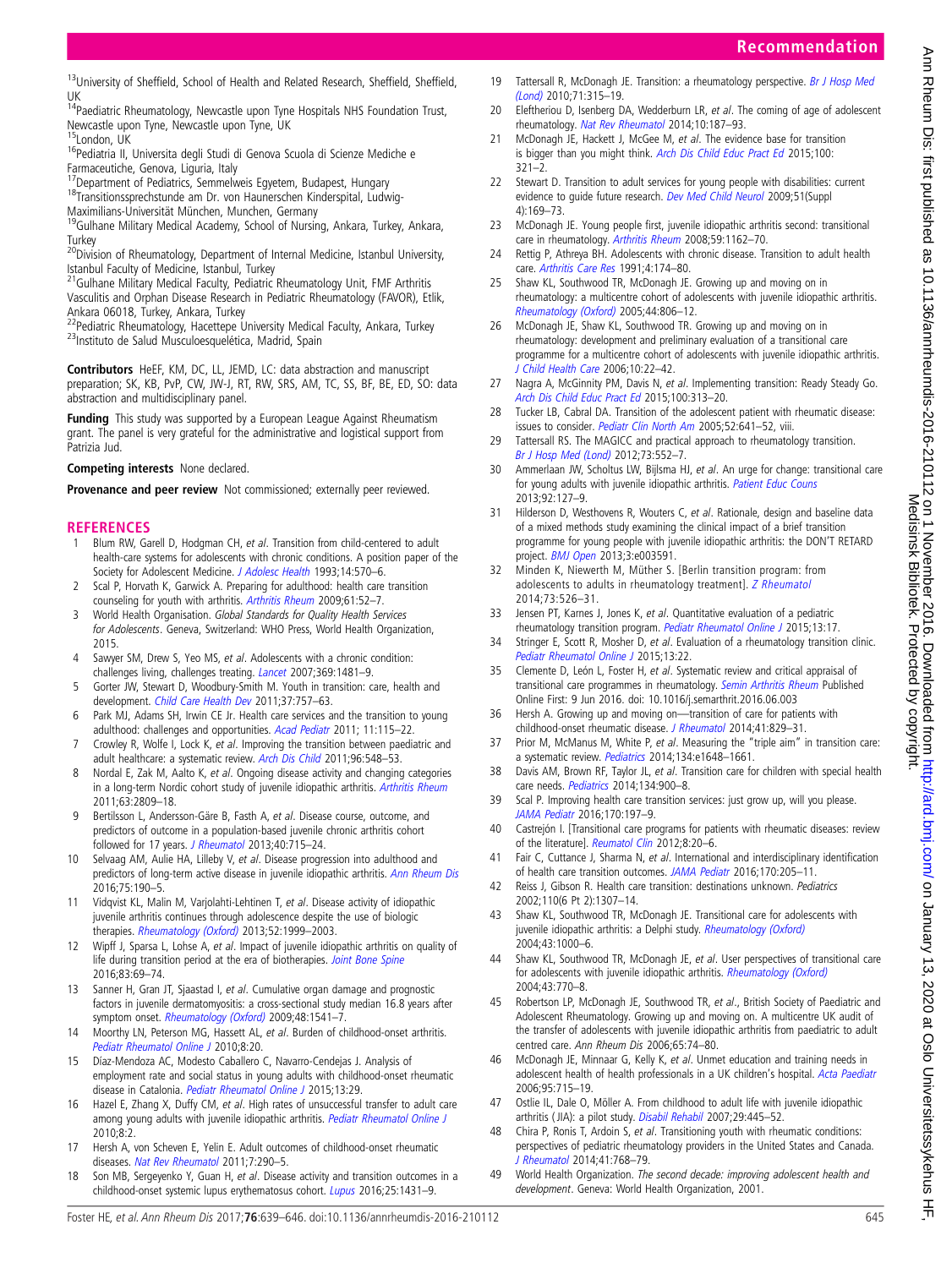#### <span id="page-7-0"></span>**Recommendation**

- 50 Sawyer SM, Afifi RA, Bearinger LH, et al. Adolescence: a foundation for future health. [Lancet](http://dx.doi.org/10.1016/S0140-6736(12)60072-5) 2012;379:1630–40.
- 51 American Academy of Pediatrics, American Academy of Family Physicians, American College of Physicians-American Society of Internal Medicine. A consensus statement on health care transitions for young adults with special health care needs. Pediatrics 2002;110(6 Pt 2):1304–6.
- 52 Cooley WC, Sagerman PJ, American Academy of Pediatrics, American Academy of Family Physicians, American College of Physicians, et al. Supporting the health care transition from adolescence to adulthood in the medical home. [Pediatrics](http://dx.doi.org/10.1542/peds.2011-0969) 2011;128:182–200.
- 53 Rosen DS, Blum RW, Britto M, et al. Transition to adult health care for adolescents and young adults with chronic conditions: position paper of the Society for Adolescent Medicine. [J Adolesc Health](http://dx.doi.org/10.1016/S1054-139X(03)00208-8) 2003;33:309–11.
- 54 Society for Adolescent Medicine. Access to health care for adolescents and young adults. [J Adolesc Health](http://dx.doi.org/10.1016/S1054-139X(04)00100-4) 2004; 35:342–4.
- 55 English A, Park MJ, Shafer MA, et al. Health care reform and adolescents: an agenda for the lifespan: a position paper of the Society for Adolescent Medicine. [J Adolesc Health](http://dx.doi.org/10.1016/j.jadohealth.2009.06.001) 2009;45:310–15.
- 56 Transition to adult care for youth with special health care needs. Paediatr Child Health 2007;12:785–93.
- 57 The Royal Australasian College of Physicians. Transition of Young People with Complex and Chronic Disability Needs from Paediatric to Adult Health Services. 2014.<https://www.racp.edu.au/> (accessed 27 Oct 2016).
- 58 World Health Organization. Quality Assessment Guidebook: a guide to assessing health services for adolescent clients. 2009.
- 59 Organisation WH. Making health services adolescent friendly: developing national quality standards for adolescent friendly health services. 2012. ISBN: 978 92 4 150 359 4
- 60 van der Heijde D, Aletaha D, Carmona L, et al. 2014 Update of the EULAR standardised operating procedures for EULAR-endorsed recommendations. [Ann Rheum Dis](http://dx.doi.org/10.1136/annrheumdis-2014-206350) 2015;74:8–13.
- 61 Goldenring JM, Rosen DS. Getting into adolescent heads: an essential update. Contemp Pediatr 2004;21:64–90.
- 62 Klein DA, Goldenring JM, Adelman WP. HEEADSSS 3.0: the psychosocial interview for adolescents updated for a new century fueled by media. Contemp Pediatr 2014;31:16–28.
- 63 McDonagh JE, Southwood TR, Shaw KL. The impact of a coordinated transitional care programme on adolescents with juvenile idiopathic arthritis. [Rheumatology](http://dx.doi.org/10.1093/rheumatology/kel198) [\(Oxford\)](http://dx.doi.org/10.1093/rheumatology/kel198) 2007;46:161–8.
- 64 McManus M, White P, Pirtle R, et al. Incorporating the six core elements of health care transition into a Medicaid managed care plan: lessons learned from a pilot project. [J Pediatr Nurs](http://dx.doi.org/10.1016/j.pedn.2015.05.029) 2015;30:700–13.
- 65 Steinbeck K, Towns S, Bennett D. Adolescent and young adult medicine is a special and specific area of medical practice. [J Paediatr Child Health](http://dx.doi.org/10.1111/jpc.12491) 2014;50:427-31.
- 66 Sonneveld HM, Strating MM, van Staa AL, et al. Gaps in transitional care: what are the perceptions of adolescents, parents and providers? [Child Care Health Dev](http://dx.doi.org/10.1111/j.1365-2214.2011.01354.x) 2013;39:69–80.
- 67 van Pelt PA, Drossaert CH, Kruize AA, et al. Use and perceived relevance of health-related Internet sites and online contact with peers among young people with juvenile idiopathic arthritis. [Rheumatology \(Oxford\)](http://dx.doi.org/10.1093/rheumatology/kev193) 2015;54:1833-41.
- 68 Rutishauser C, Sawyer SM, Ambresin AE. Transition of young people with chronic conditions: a cross-sectional study of patient perceptions before and after transfer from pediatric to adult health care. [Eur J Pediatr](http://dx.doi.org/10.1007/s00431-014-2291-9) 2014;173:1067-74.
- 69 Klassen AF, Grant C, Barr R, et al. Development and validation of a generic scale for use in transition programmes to measure self-management skills in adolescents with chronic health conditions: the TRANSITION-Q. [Child Care Health Dev](http://dx.doi.org/10.1111/cch.12207) 2015;41:547–58.
- 70 Schwartz LA, Daniel LC, Brumley LD, et al. Measures of readiness to transition to adult health care for youth with chronic physical health conditions: a systematic review and recommendations for measurement testing and development. *[J Pediatr](http://dx.doi.org/10.1093/jpepsy/jsu028)* [Psychol](http://dx.doi.org/10.1093/jpepsy/jsu028) 2014;39:588–601.
- 71 Zhang LF, Ho JS, Kennedy SE. A systematic review of the psychometric properties of transition readiness assessment tools in adolescents with chronic disease. [BMC](http://dx.doi.org/10.1186/1471-2431-14-4) [Pediatr](http://dx.doi.org/10.1186/1471-2431-14-4) 2014;14:4.
- 72 Stinson J, Kohut SA, Spiegel L, et al. A systematic review of transition readiness and transfer satisfaction measures for adolescents with chronic illness. [Int J Adolesc Med](http://dx.doi.org/10.1515/ijamh-2013-0512) [Health](http://dx.doi.org/10.1515/ijamh-2013-0512) 2014;26:159–74.
- 73 Moynihan M, Saewyc E, Whitehouse S, et al. Assessing readiness for transition from paediatric to adult health care: revision and psychometric evaluation of the Am I ON TRAC for Adult Care questionnaire. [J Adv Nurs](http://dx.doi.org/10.1111/jan.12617) 2015;71:1324-35.
- 74 Cramm JM, Strating MM, Nieboer AP. The role of team climate in improving the quality of chronic care delivery: a longitudinal study among professionals working with chronically ill adolescents in transitional care programmes. [BMJ Open](http://dx.doi.org/10.1136/bmjopen-2014-005369) 2014;4: e005369.
- 75 van Staa A, Sattoe JN, Strating MM. Experiences with and outcomes of two interventions to maximize engagement of chronically ill adolescents during hospital consultations: a mixed methods study. [J Pediatr Nurs](http://dx.doi.org/10.1016/j.pedn.2015.05.028) 2015;30:757-75.
- 76 Woolf AD, European Union of Medical Specialists Section of Rheumatology/ European Board of R. Healthcare services for those with musculoskeletal conditions: a rheumatology service. Recommendations of the European Union of Medical Specialists Section of Rheumatology/European Board of Rheumatology 2006. Ann Rheum Dis 2007;66:293–301.
- 77 Ambresin AE, Bennett K, Patton GC, et al. Assessment of youth-friendly health care: a systematic review of indicators drawn from young people's perspectives. [J Adolesc](http://dx.doi.org/10.1016/j.jadohealth.2012.12.014) [Health](http://dx.doi.org/10.1016/j.jadohealth.2012.12.014) 2013;52:670–81.
- 78 Reid GJ, Irvine MJ, McCrindle BW, et al. Prevalence and correlates of successful transfer from pediatric to adult health care among a cohort of young adults with complex congenital heart defects. [Pediatrics](http://dx.doi.org/10.1542/peds.113.3.e197) 2004;113(Pt 1):e197-205.
- 79 Kieckhefer GM, Trahms CM. Supporting development of children with chronic conditions: from compliance toward shared management. Pediatr Nurs 2000;26:354–63.
- 80 Suris JC, Akre C. Key elements for, and indicators of, a successful transition: an international Delphi study. [J Adolesc Health](http://dx.doi.org/10.1016/j.jadohealth.2015.02.007) 2015;56:612-18.
- 81 Chanchlani N, McGee M, McDonagh JE. Informational continuity is integral for successful transition of adolescents to adult care. *[J Rheumatol](http://dx.doi.org/10.3899/jrheum.141364)* 2015;42:901-2.
- 82 Schwartz LA, Tuchman LK, Hobbie WL, et al. A social-ecological model of readiness for transition to adult-oriented care for adolescents and young adults with chronic health conditions. [Child Care Health Dev](http://dx.doi.org/10.1111/j.1365-2214.2011.01282.x) 2011;37:883-95.
- 83 McDonagh JE, Kelly DA. The challenges and opportunities for transitional care research. [Pediatr Transplant](http://dx.doi.org/10.1111/j.1399-3046.2010.01343.x) 2010;14:688–700.
- 84 Aldiss S, Ellis J, Cass H, et al. Transition from child to adult care: 'It's Not a One-Off Event': development of benchmarks to improve the experience. [J Pediatr](http://dx.doi.org/10.1016/j.pedn.2015.05.020) [Nurs](http://dx.doi.org/10.1016/j.pedn.2015.05.020) 2015;30:638–47.
- 85 Cruikshank M, Foster HE, Stewart J, et al. Transitional care in clinical networks for young people with juvenile idiopathic arthritis: current situation and challenges. [Clin Rheumatol](http://dx.doi.org/10.1007/s10067-015-2950-x) 2016;35:893–9.
- 86 OECD. Health at a glance: Europe 2012. OECD Publishing, 2012.
- 87 Wolfe I, Thompson M, Gill P, et al. Health services for children in Western Europe. [Lancet](http://dx.doi.org/10.1016/S0140-6736(12)62085-6) 2013;381:1224–34.
- 88 Hepburn CM, Cohen E, Bhawra J, et al. Health system strategies supporting transition to adult care. [Arch Dis Child](http://dx.doi.org/10.1136/archdischild-2014-307320) 2015;100:559-64.
- 89 Calvo I, Antón J, Bustabad S, et al. Consensus of the Spanish society of pediatric rheumatology for transition management from pediatric to adult care in rheumatic patients with childhood onset. [Rheumatol Int](http://dx.doi.org/10.1007/s00296-015-3273-6) 2015;35:1615-24.